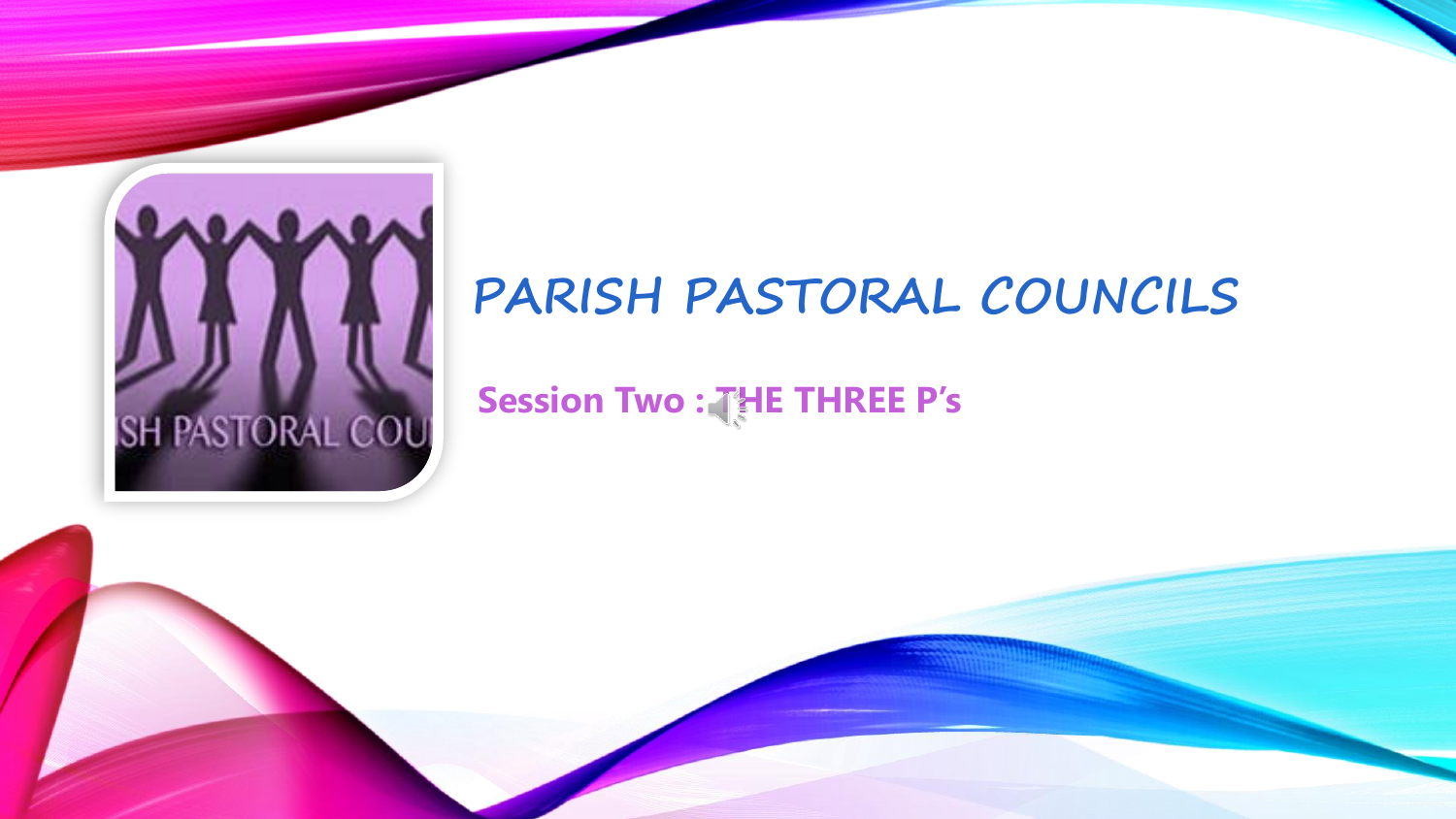# Y OF CHRIST **THE BOD**

# **PRAYER MOMENT**

- Just as a body, though one, has many parts, but all its many parts form one body, so it is with Christ.
- For we were all baptized by one Spirit so as to form one body whether Jews or Gentiles, slave or free—and we were all given the one Spirit to drink.
- Even so the body is not made up of one part but of many.
- What does this text say to you about the PPC?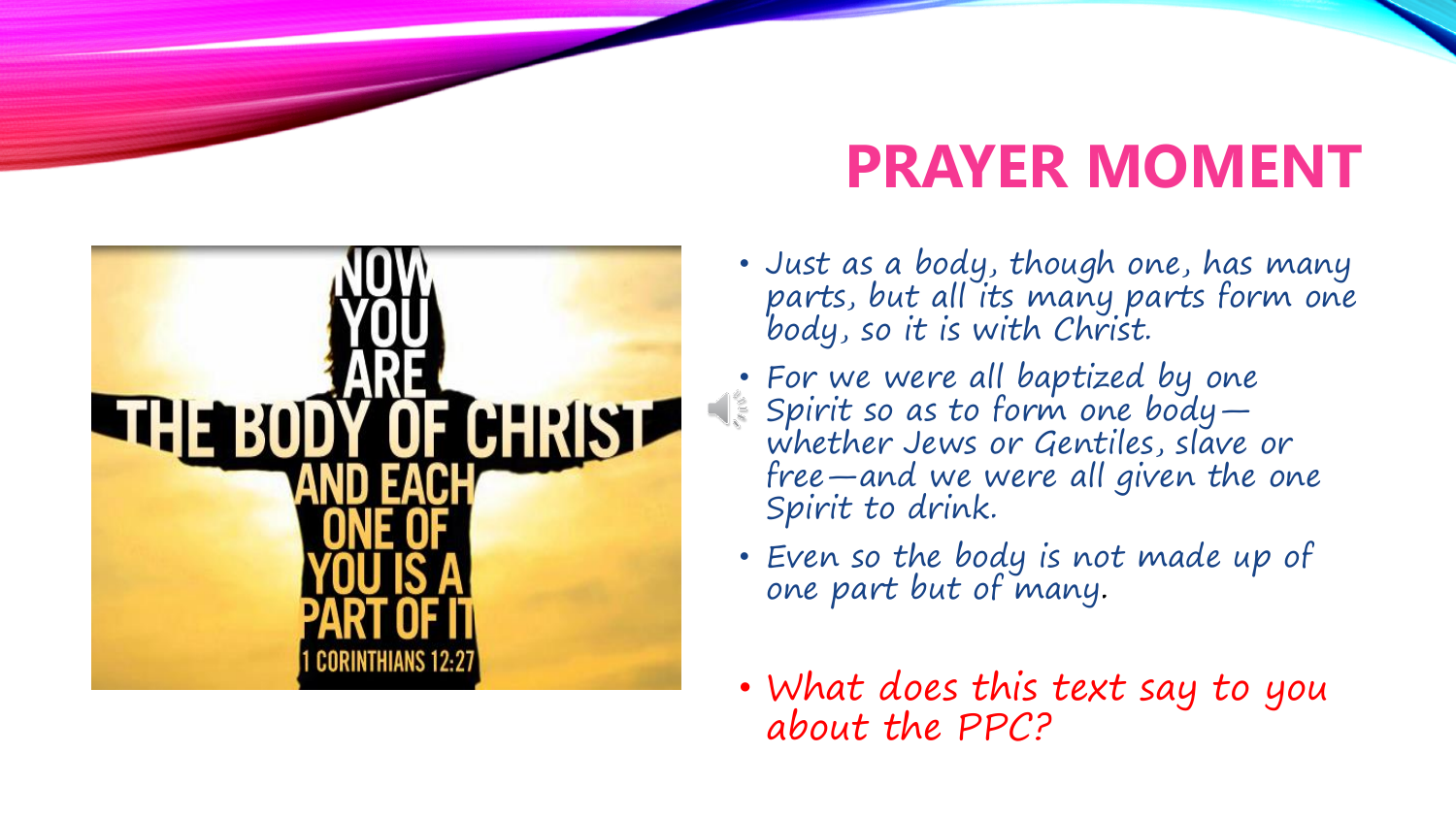#### **KEEP THIS DEFINITION IN MIND AS WE UNPACK THE THREE P'S**

**'The Parish Pastoral Council is a faith-filled leadership group through which priests and people work together as co-responsible partners in furthering the mission of Christ in their own parish.'** 

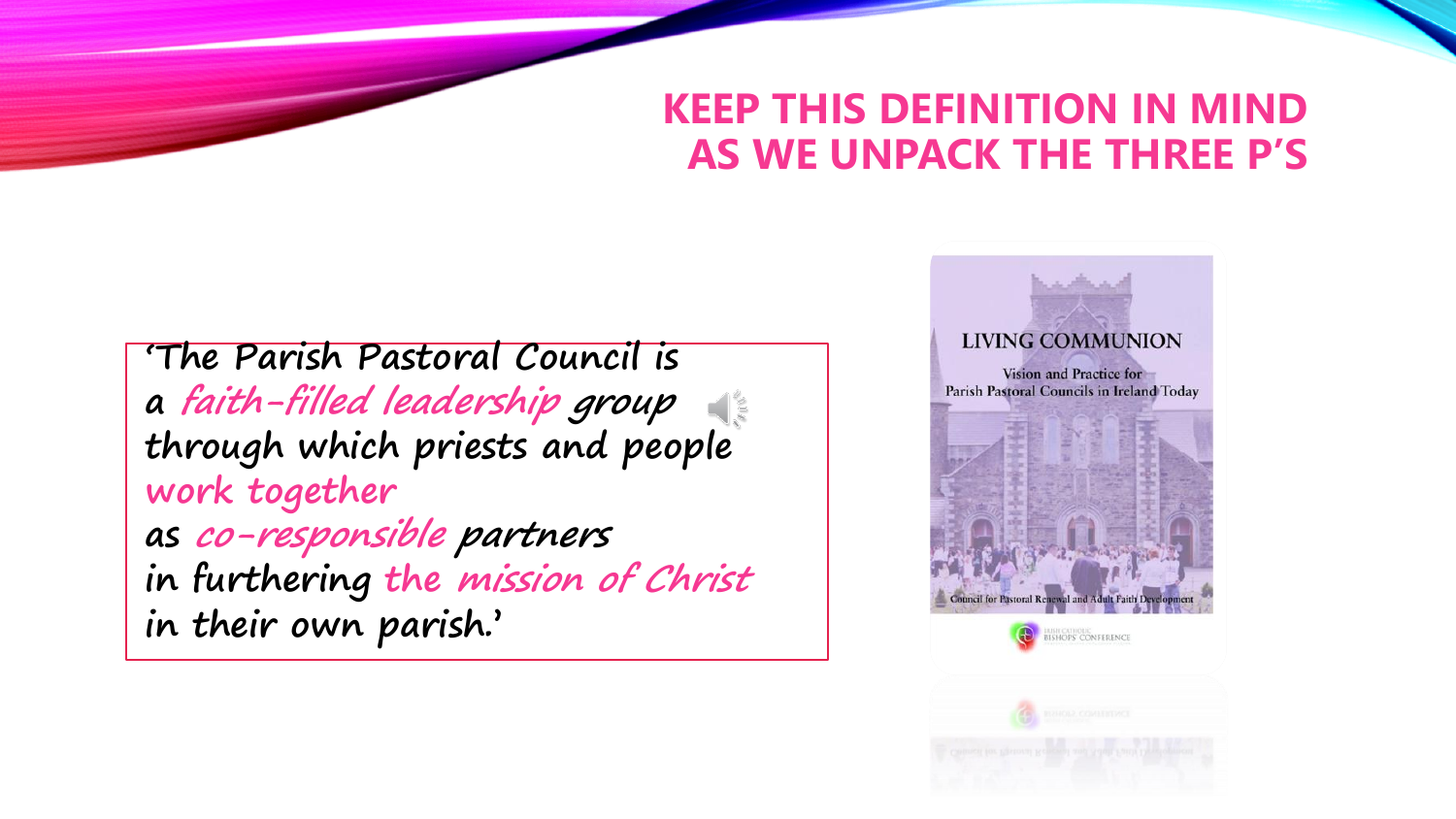# **THE PARISH PASTORAL COUNCIL**

- **Is Pastoral**… it is about **caring** and **listening.**
- It is entrusted with the **faith life** of the parish family.
- **It oversees and** represents and thinks about the **parish as a whole**, not just a particular group or activity.
- **It gives leadership...**
- It is there to **plan** for the future, to **manage change** and provide **leadership** and **vision**.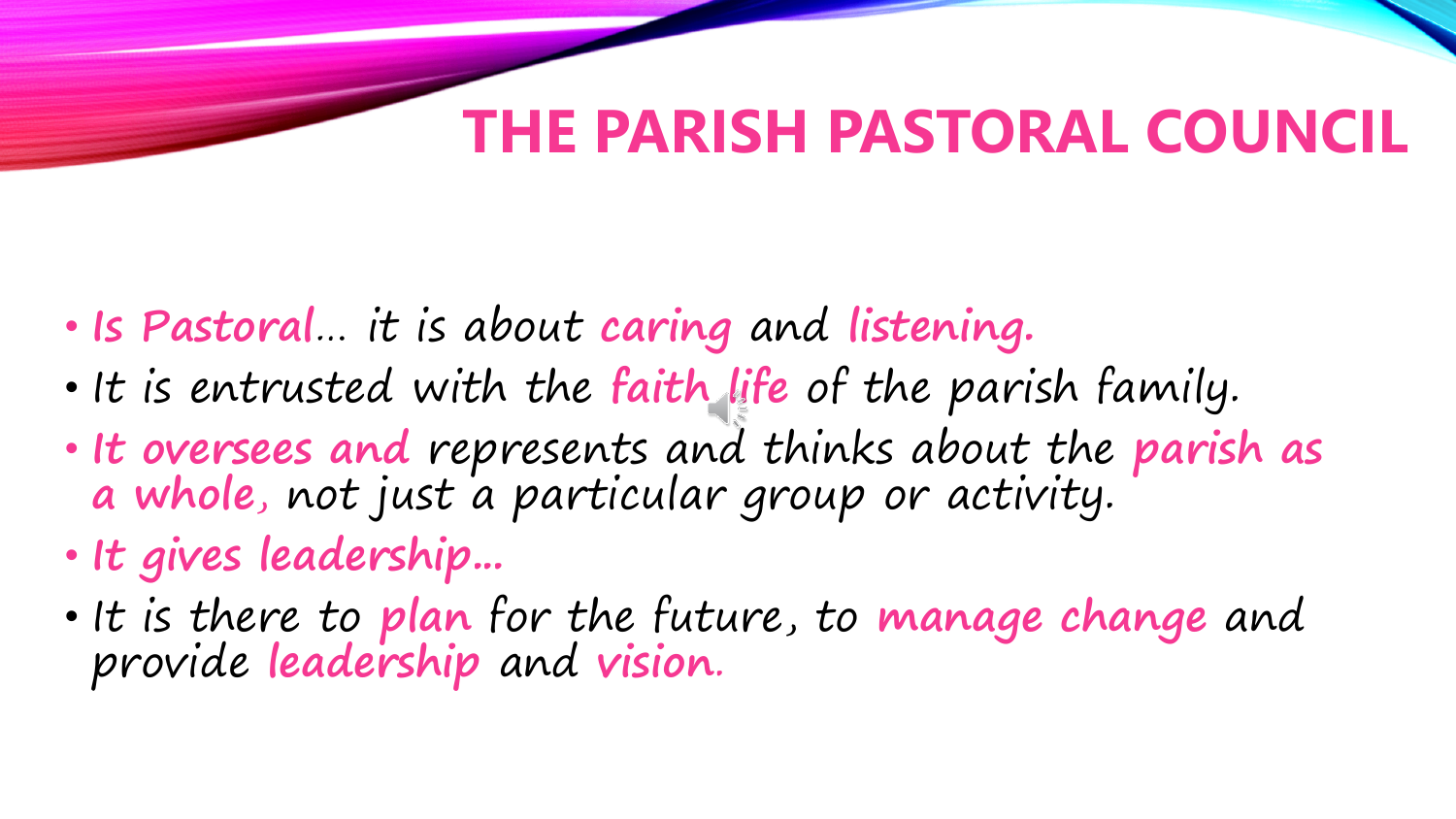## **THE PPC HAS SPECIFIC RESPONSIBILITIES**

- **Discerning** the pastoral and spiritual needs of the parish community and involving the whole parish in response to these needs.
- **Supporting** parishioners in understanding and living their<br>baptismal call as followers of Christ
- **Providing** structures that will<br>bring together the pastoral and<br>spiritual needs of the parish with<br>the talents of parishioners and the resources of the parish.
- **Ensuring** that effective dialogue takes place within the parish, the Pastoral Area, the Diocese, and the wider community
- **Reviewing** annually the contribution that it is making in the life of the parish and inviting the parish community to reflect on that contribution.

**(P30-31 Living Communion: Vision and Practice for Parish Pastoral Councils in Ireland Today)**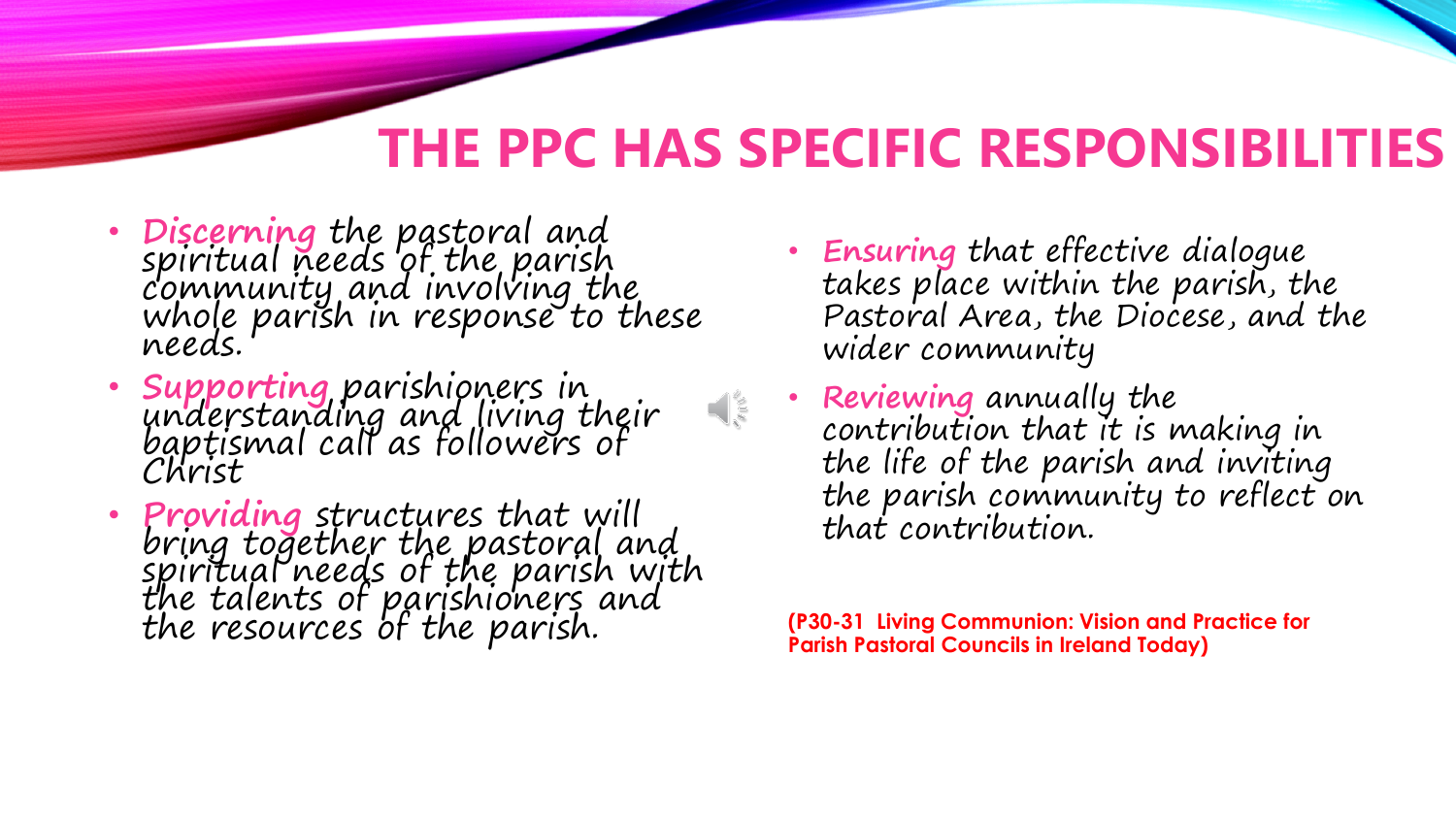## **CENTRALITY OF PRAYER**

- The very dynamic of prayer has at its core **God calling** us and our response underscores the collaborative spirit in which we are all called to engage with one another in the parish.
- The direction in which prayer leads us sets us on the path of **God's work,** a work greater than our selves but a work in which we are all called to participate in for the building of the kingdom in the places in which we dwell.



 $\frac{1}{2}$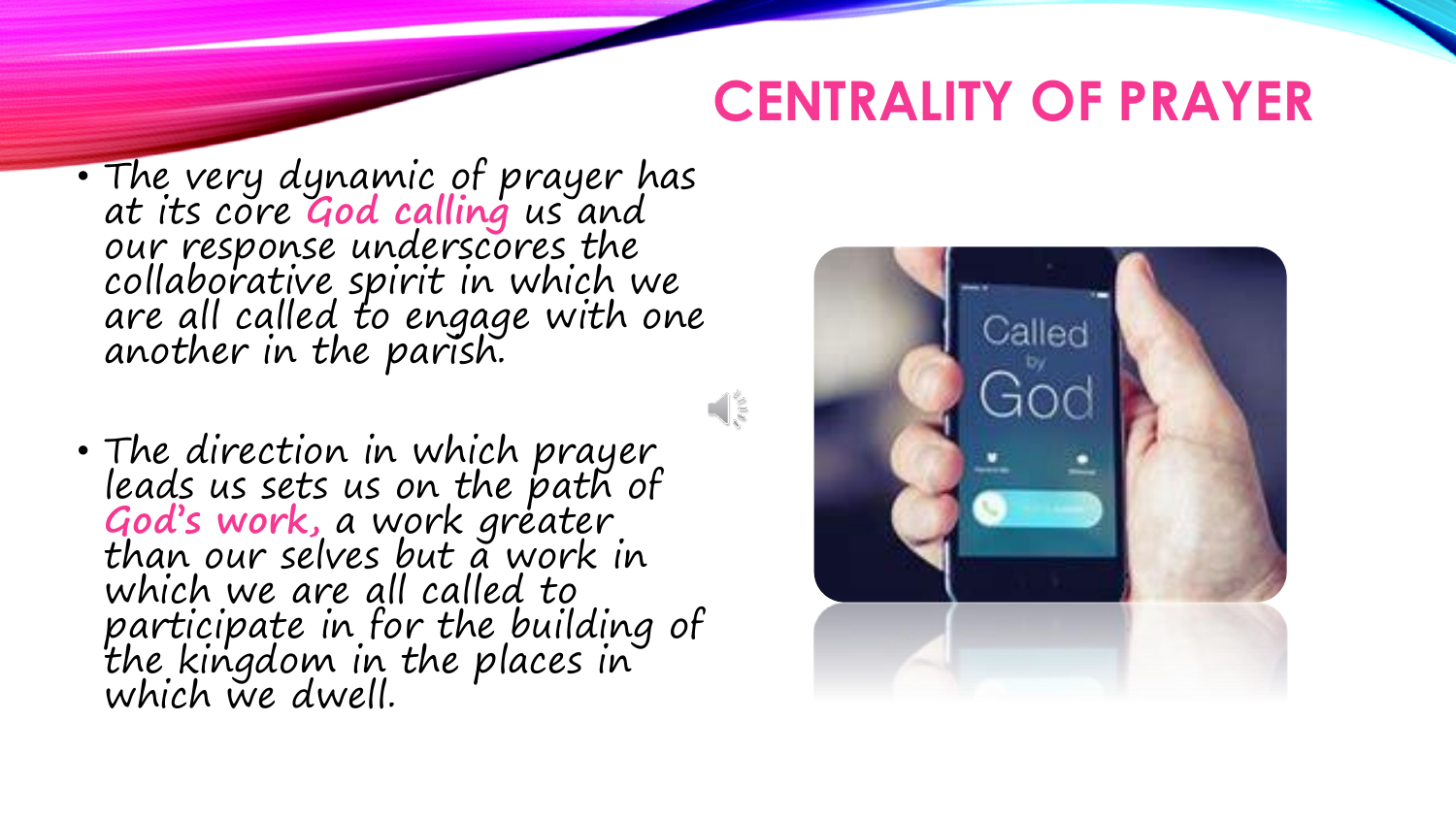#### **PARTNERSHIP - WORKING TOGETHER FOR MISSION**

- **Collaboration** is a journey of mutual respect and discovery. It is a process of the gospel in action.
- The challenge is there for ordained and non-ordained ministry.
- Each group needs to know their role and discover their gifts.
- The Laity are called to serve not to be subservient.
- **True** collaboration requires an appreciation of the **distinction** and **differentiation** of roles and responsibilities in the Body of Christ, together with a clear recognition of the **fundamental equality of all the baptised**, ordained and nonordained.
- For effective collaboration to occur, each one must believe that he or she has something to offer, and trust the gifts that others bring to our common task.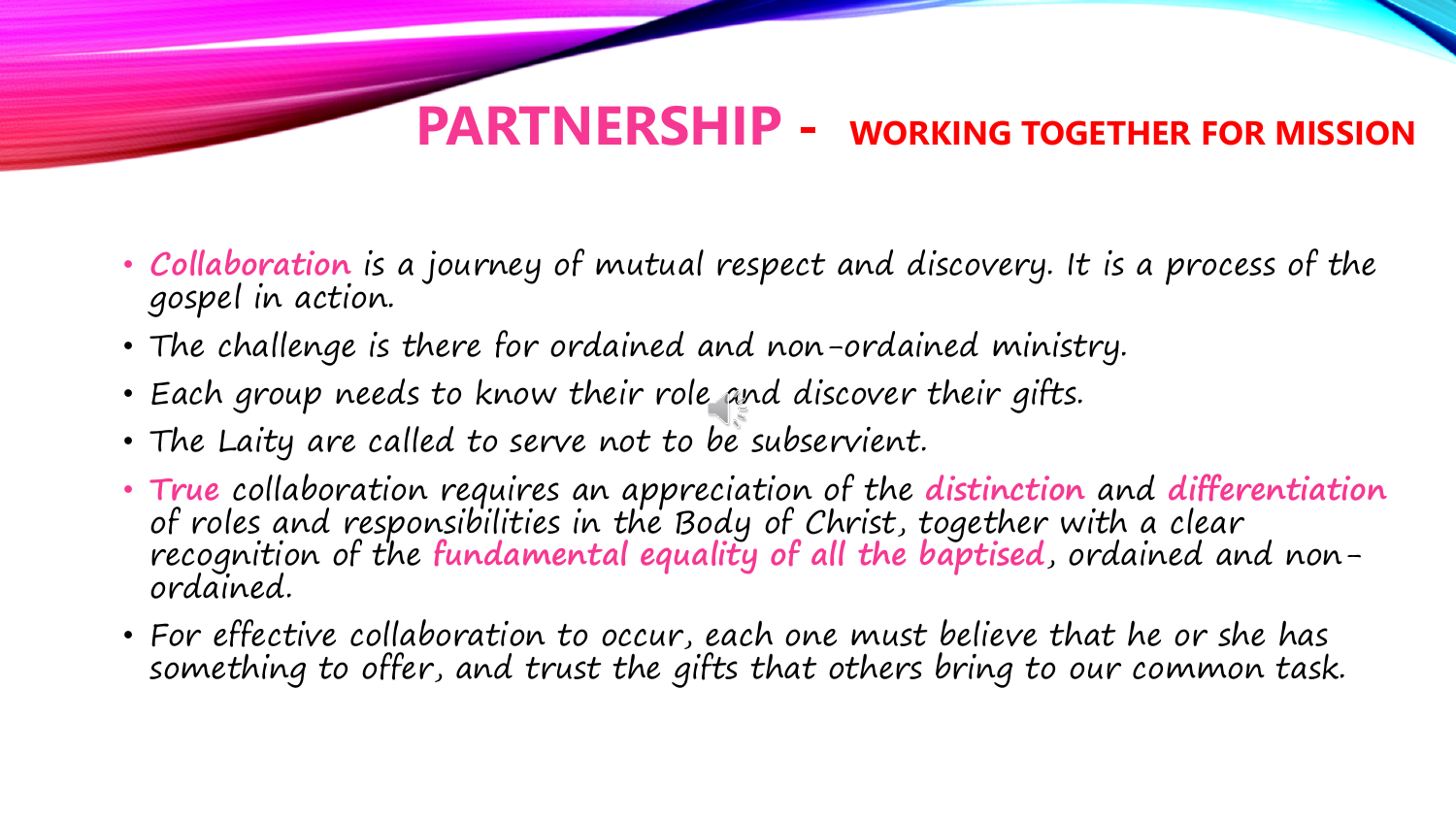# **HOW DOES THE PPC WORK?**

- **Builds on**, **supports & encourages** the good things already happening
- **Listens** carefully to the needs
- **Reflects & discerns** priorities in the light of the Parish's Mission Statement
- **Identifies** realistic goals & objectives
- **Enables** the participation of others by identifying & encouraging **people's gifts**
- **Ensures** there is good **communication**
- **Reviews** & evaluates

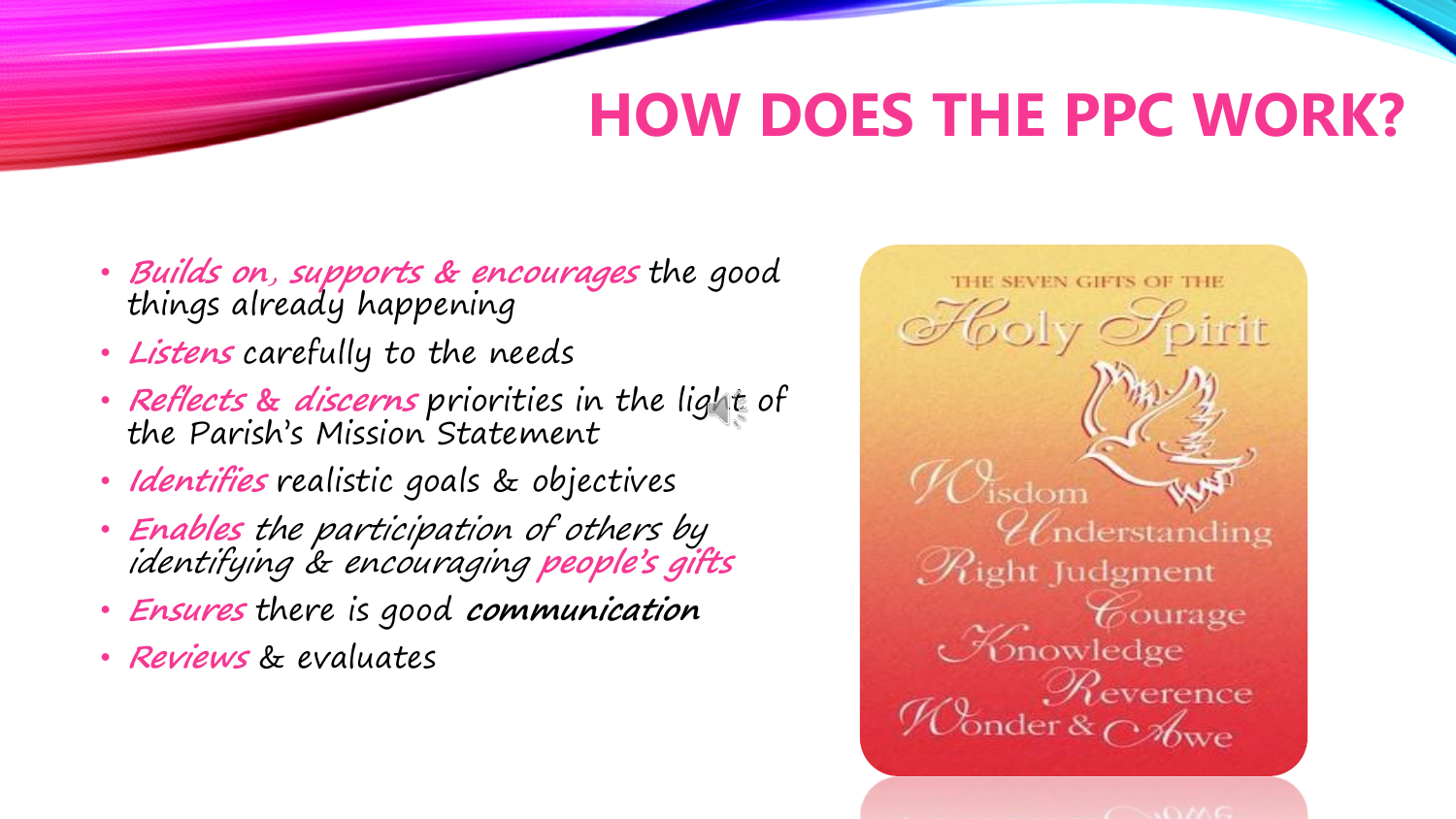## **PASTORAL PLANNING**

- <sup>A</sup>**Mission Statement** is a tool which can help the P.P.C. identify the needs of the parish and prioritise its activities.
- It can determine a direction through the development of goals and objectives.
- It is a brief description of the identity and overall direction of the parish.

#### **Question**

- In the light of our Mission statement and the light<br>of the needs we have identified in our parish, how can the Parish Pastoral Council improve the quality<br>of faith in our parish in one year, two years, three years time?
- What is possible?